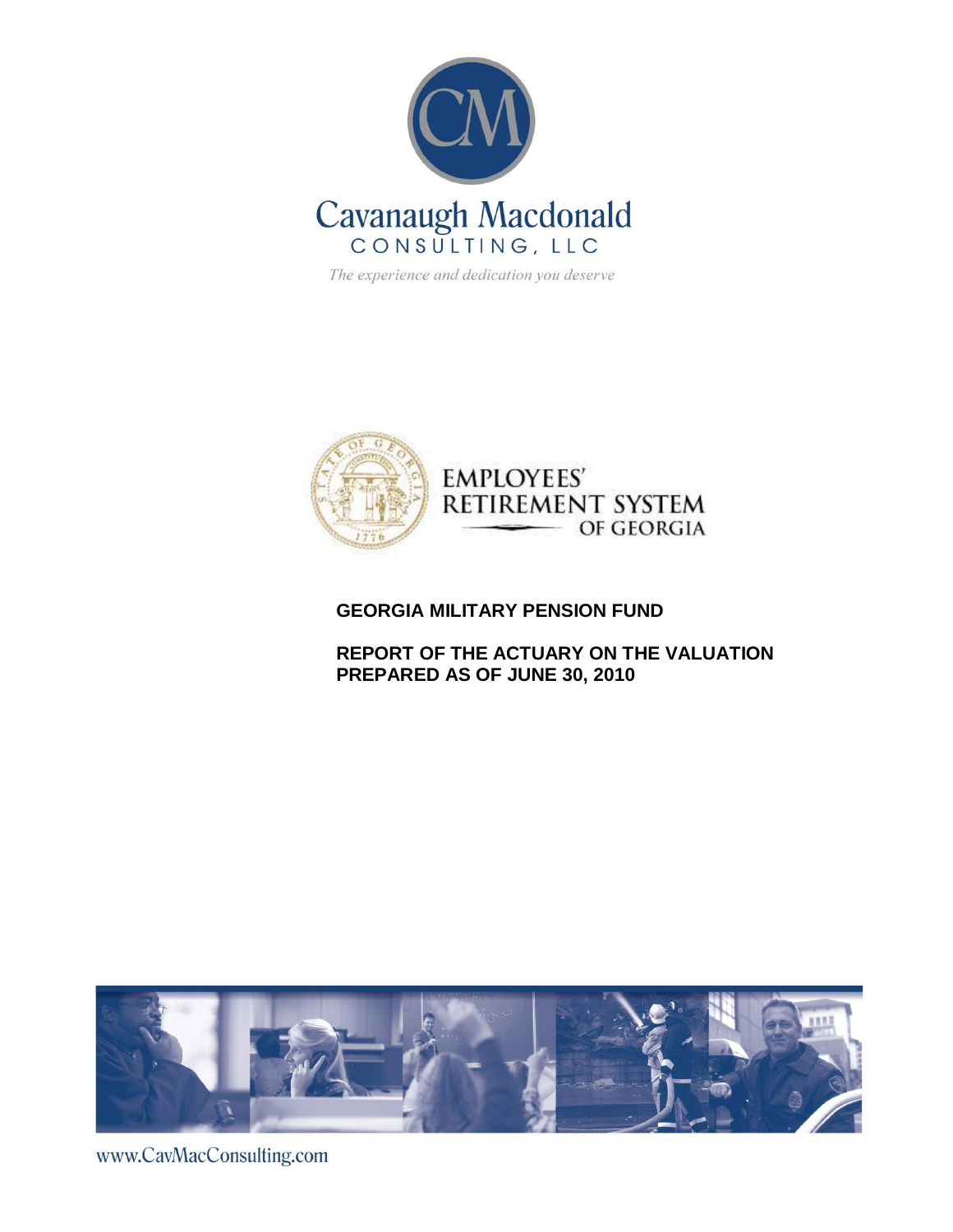

April 11, 2011

Board of Trustees Georgia Military Pension Fund Two Northside 75, Suite 300 Atlanta, GA 30318

Members of the Board:

Section 47-24-22 of the law governing the operation of the Georgia Military Pension Fund provides that the actuary shall make periodic valuations of the contingent assets and liabilities of the Pension Fund on the basis of regular interest and the tables last adopted by the Board of Trustees. We have submitted the report giving the results of the actuarial valuation of the Fund prepared as of June 30, 2010. The report indicates that annual employer contributions of \$1,703,022 or \$130.68 per active member for the fiscal year ending June 30, 2013 are sufficient to support the benefits of the Fund.

Since the previous valuation, various assumptions and methods have been revised to reflect the results of the experience investigation for the period ending June 30, 2009.

In preparing the valuation, the actuary relied on data provided by the Fund. While not verifying data at the source, the actuary performed tests for consistency and reasonableness. Our firm, as actuary, is responsible for all of the actuarial trend data in the financial section of the annual report and the supporting schedules in the actuarial section of the annual report.

In our opinion, the valuation is complete and accurate, and the methodology and assumptions are reasonable as a basis for the valuation. The valuation takes into account the effect of all amendments to the Fund enacted through the 2010 session of the General Assembly.

The Fund is funded on an actuarial reserve basis. The actuarial assumptions recommended by the actuary and adopted by the Board are in the aggregate reasonably related to the experience under the Fund and to reasonable expectations of anticipated experience under the Fund. The assumptions and methods used for funding purposes meet the parameters set for the disclosures presented in the financial section by Governmental Accounting Standards Board (GASB) Statement Nos. 25 and 27. The funding objective of the plan is that contribution rates over time will remain level as a percent dollar per active member. The valuation method used is the entry age normal cost method. The normal contribution rate to cover current cost has been determined as a level dollar per active member. Gains and losses are reflected in the unfunded accrued liability which is being amortized as a level dollar per active member within a 20-year period.

The Fund is being funded in conformity with the minimum funding standard set forth in Code Section 47-20-10 of the Public Retirement Systems Standards Law. In our opinion the Fund is operating on an actuarially sound basis. Assuming that contributions to the Fund are made by the employer from year to year in the future at the rates recommended on the basis of the successive actuarial valuations, the continued sufficiency of the retirement fund to provide the benefits called for under the Fund may be safely anticipated.

Offices in Englewood, CO • Kennesaw, GA • Bellevue, NE • Hilton Head Island, SC 3550 Busbee Pkwy, Suite 250, Kennesaw, GA 30144 Phone (678) 388-1700 • Fax (678) 388-1730 www.CavMacConsulting.com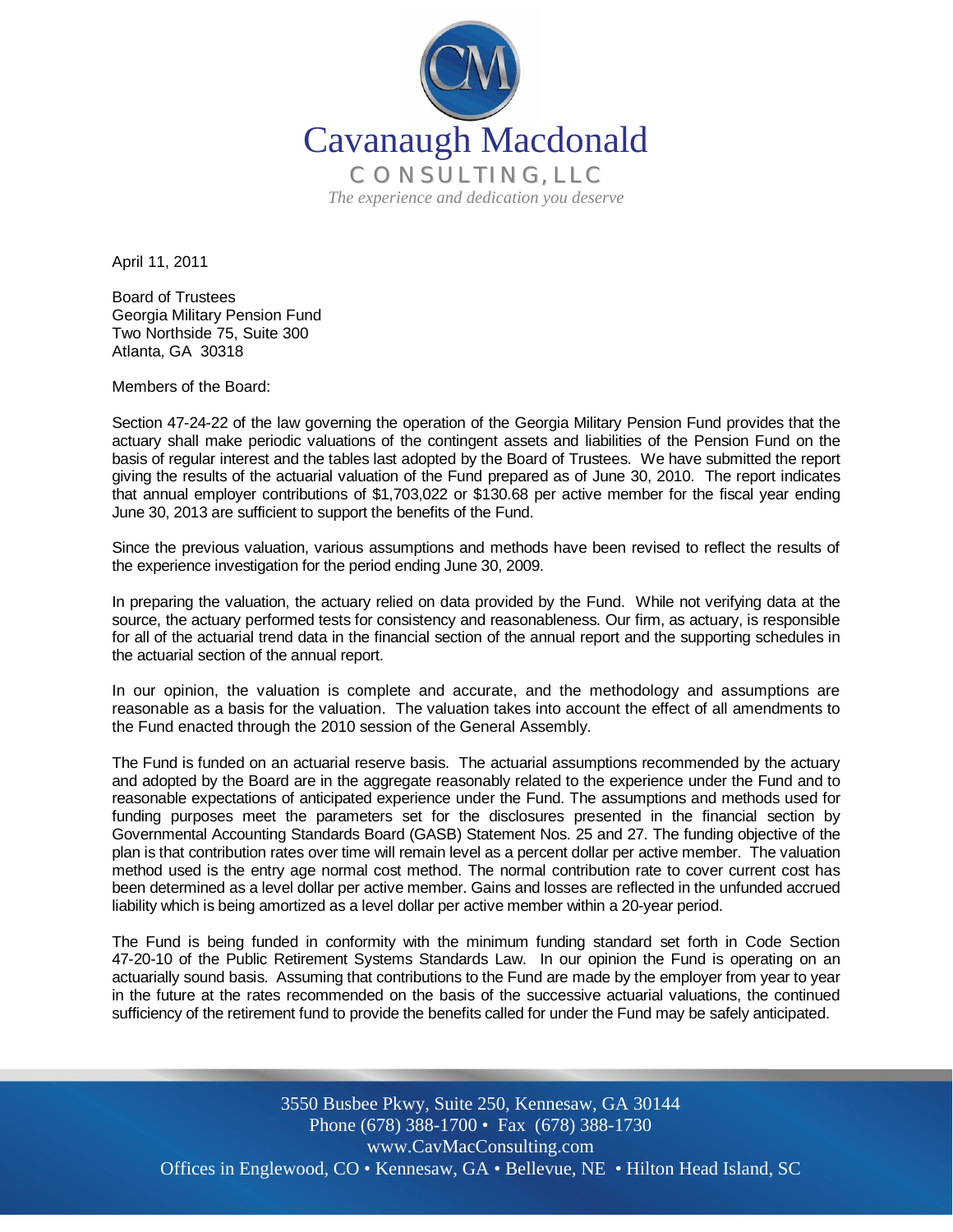

April 11, 2011 Board of Trustees Page 2

This is to certify that the independent consulting actuary is a member of the American Academy of Actuaries and has experience is performing valuations for public retirement systems, that the valuation was prepared in accordance with principles of practice prescribed by the Actuarial Standards Board, and that the actuarial calculations were performed by qualified actuaries in accordance with accepted actuarial procedures, based on the current provisions of the retirement system and on actuarial assumptions that are internally consistent and reasonably based on the actual experience of the Fund.

Future actuarial results may differ significantly from the current results presented in this report due to such factors as the following: plan experience differing from that anticipated by the economic or demographic assumptions; changes in economic or demographic assumptions; increases or decreases expected as part of the natural operation of the methodology used for these measurements (such as the end of an amortization period or additional cost or contribution requirements based on the plan's funded status); and changes in plan provisions or applicable law. Since the potential impact of such factors is outside the scope of a normal annual actuarial valuation, an analysis of the range of results is not presented herein.

Sincerely yours,

1 Murril

Edward A. Macdonald, ASA, FCA, MAAA Cathy Turcot President **President** Principal and Managing Director

EAM:min

S:\Georgia Military\Valuations\6-30-2010\Val2010 - Military\_Final.docx

atty Turcot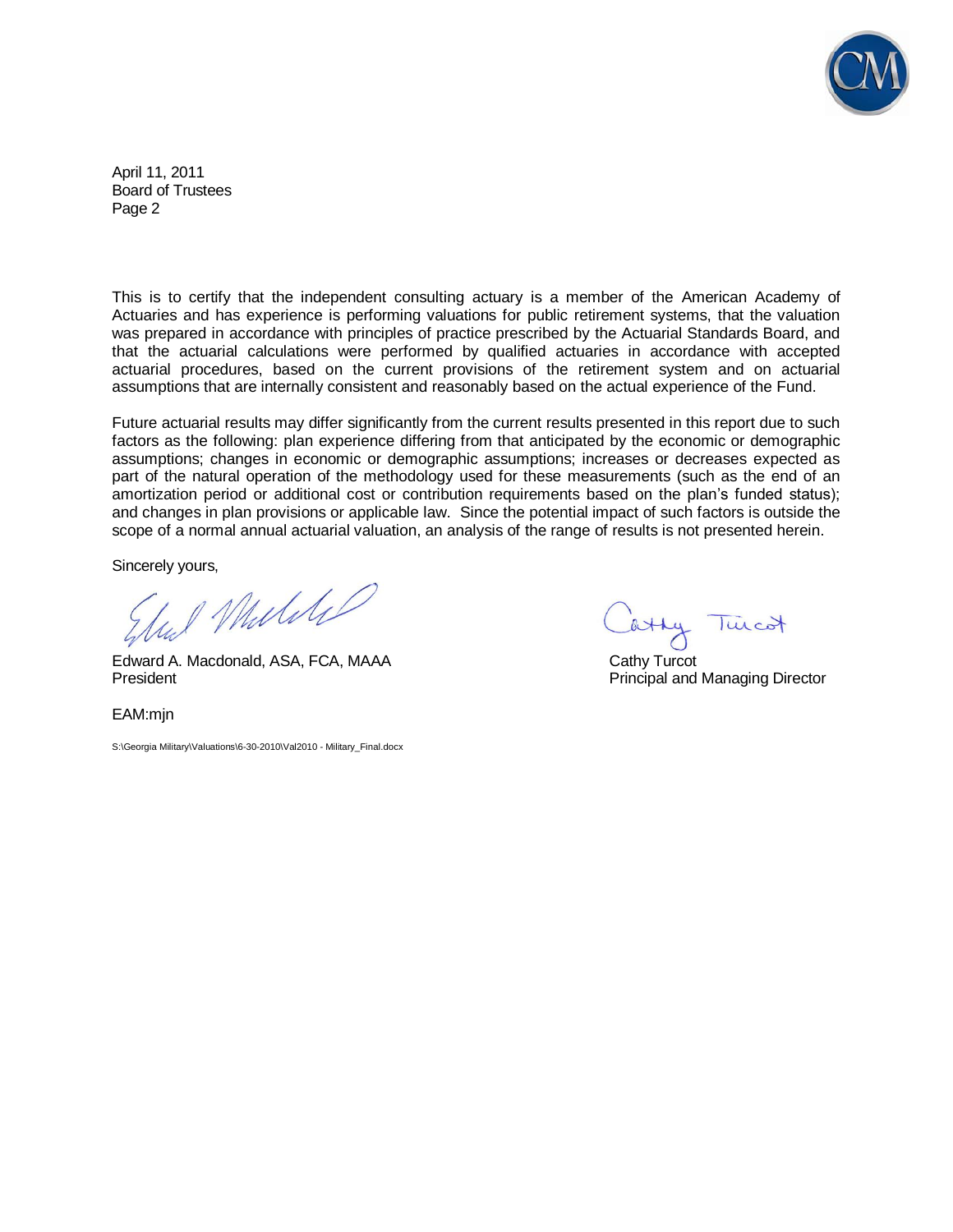

# **TABLE OF CONTENTS**

| <b>Section</b> | <u>Item</u>                         | Page No. |
|----------------|-------------------------------------|----------|
|                | <b>Summary of Principal Results</b> | 1        |
| $\mathbf{I}$   | Membership Data                     | 3        |
| Ш              | Assets                              | 3        |
| IV             | <b>Comments on Valuation</b>        | 4        |
| ٧              | Contributions Payable by the State  | 5        |
| VI             | Accounting Information              | 5        |

## **Schedule**

| A | Valuation Balance Sheet                                                          | 8  |
|---|----------------------------------------------------------------------------------|----|
| В | Development of the Actuarial Value of Assets                                     | 9  |
| С | Summary of Receipts and Disbursements                                            | 10 |
| D | Outline of Actuarial Assumptions and Methods                                     | 11 |
| Е | <b>Actuarial Cost Method</b>                                                     | 13 |
| F | Summary of Major Fund Provisions as<br><b>Interpreted for Valuation Purposes</b> | 14 |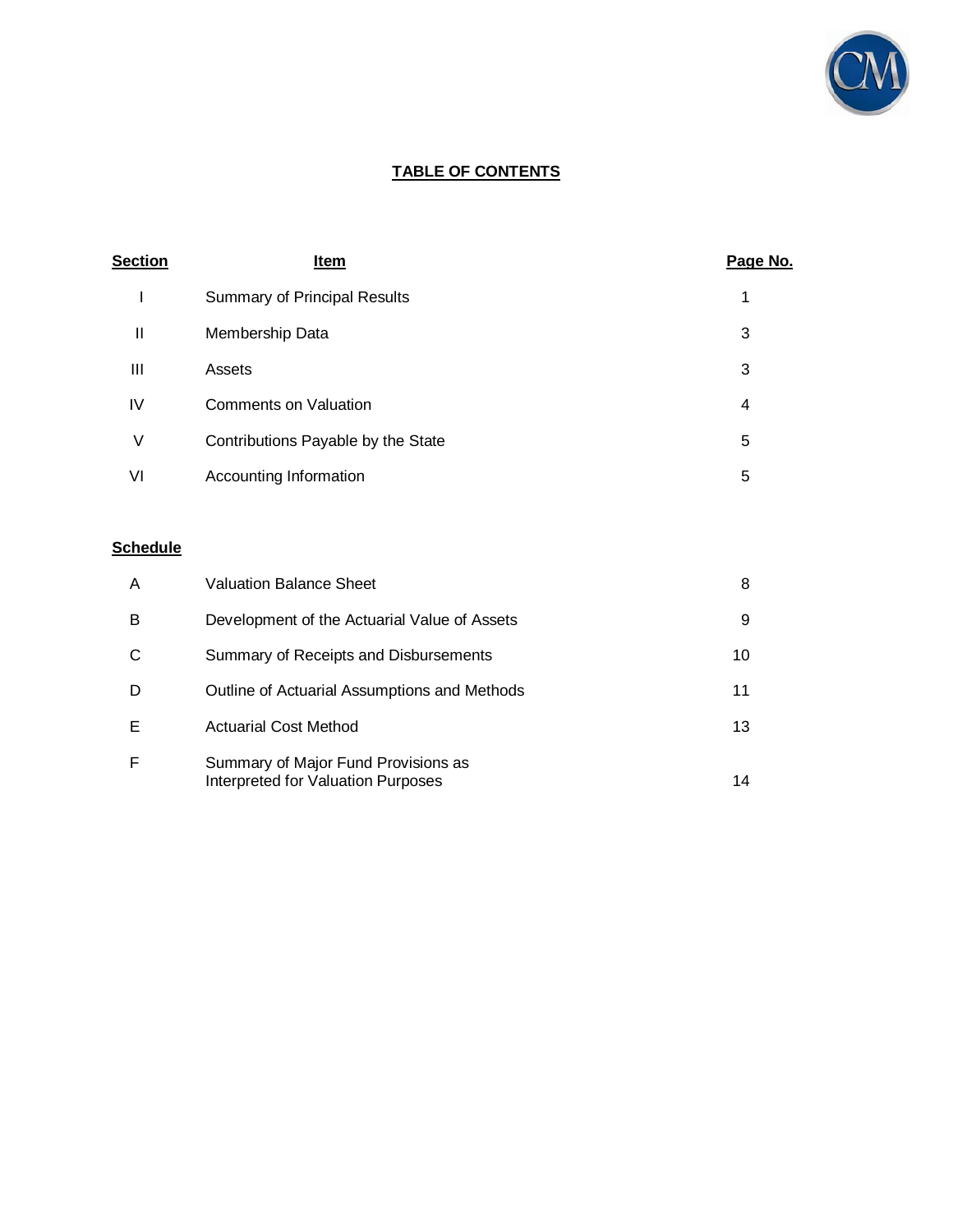

#### **GEORGIA MILITARY PENSON FUND REPORT OF THE ACTUARY ON THE VALUATION PREPARED AS OF JUNE 30, 2010**

### **SECTION I - SUMMARY OF PRINCIPAL RESULTS**

1. For convenience of reference, the principal results of the current and preceding valuations are summarized below.

| <b>Valuation Date</b>                                                                                 | <b>June 30, 2010</b>         | <b>June 30, 2009</b>         |  |
|-------------------------------------------------------------------------------------------------------|------------------------------|------------------------------|--|
| Number of active members<br>Retired members:                                                          | 13,032                       | 12,019                       |  |
| Number<br>Annual pensions                                                                             | 477<br>\$<br>519,720         | 386<br>\$<br>421,200         |  |
| Former members entitled to deferred vested pensions:<br><b>Number</b><br>Annual deferred pensions     | 1,737<br>\$<br>1,541,928     | 1,808<br>\$<br>1,622,820     |  |
| Assets:<br>Market Value<br><b>Actuarial Value</b>                                                     | \$<br>6,696,000<br>7,558,000 | \$<br>5,229,000<br>6,413,000 |  |
| Unfunded actuarial accrued liability                                                                  | \$<br>16,214,737             | 14,608,277<br>\$             |  |
| <b>Amortization Period</b>                                                                            | 20 years                     | 20 years                     |  |
| <b>Funded Ratio</b>                                                                                   | 31.8%                        | 30.5%                        |  |
| <b>For Fiscal Year Ending</b>                                                                         | June 30, 2013                | June 30, 2012                |  |
| Employer contribution rate per active member:<br>Normal <sup>1</sup><br><b>Accrued liability</b>      | \$<br>8.63<br>122.05         | \$<br>7.35<br>119.22         |  |
| Total                                                                                                 | \$<br>130.68                 | \$<br>126.57                 |  |
| Annual Required Employer Contribution Rates (ARC):<br>Normal <sup>1</sup><br><b>Accrued liability</b> | \$<br>112,466<br>1,590,556   | \$<br>88,340<br>1,432,905    |  |
| Total                                                                                                 | \$<br>1,703,022              | \$<br>1,521,245              |  |

<sup>1</sup> Beginning with the June 30, 2010 valuation, estimated budgeted administrative expenses are included in the normal contribution.

2. The valuation takes into account the effect of amendments to the Fund enacted through the 2010 session of the General Assembly. The major benefit and contribution provisions of the Fund as reflected in the valuation are summarized in Schedule F. There have been no changes since the previous valuation.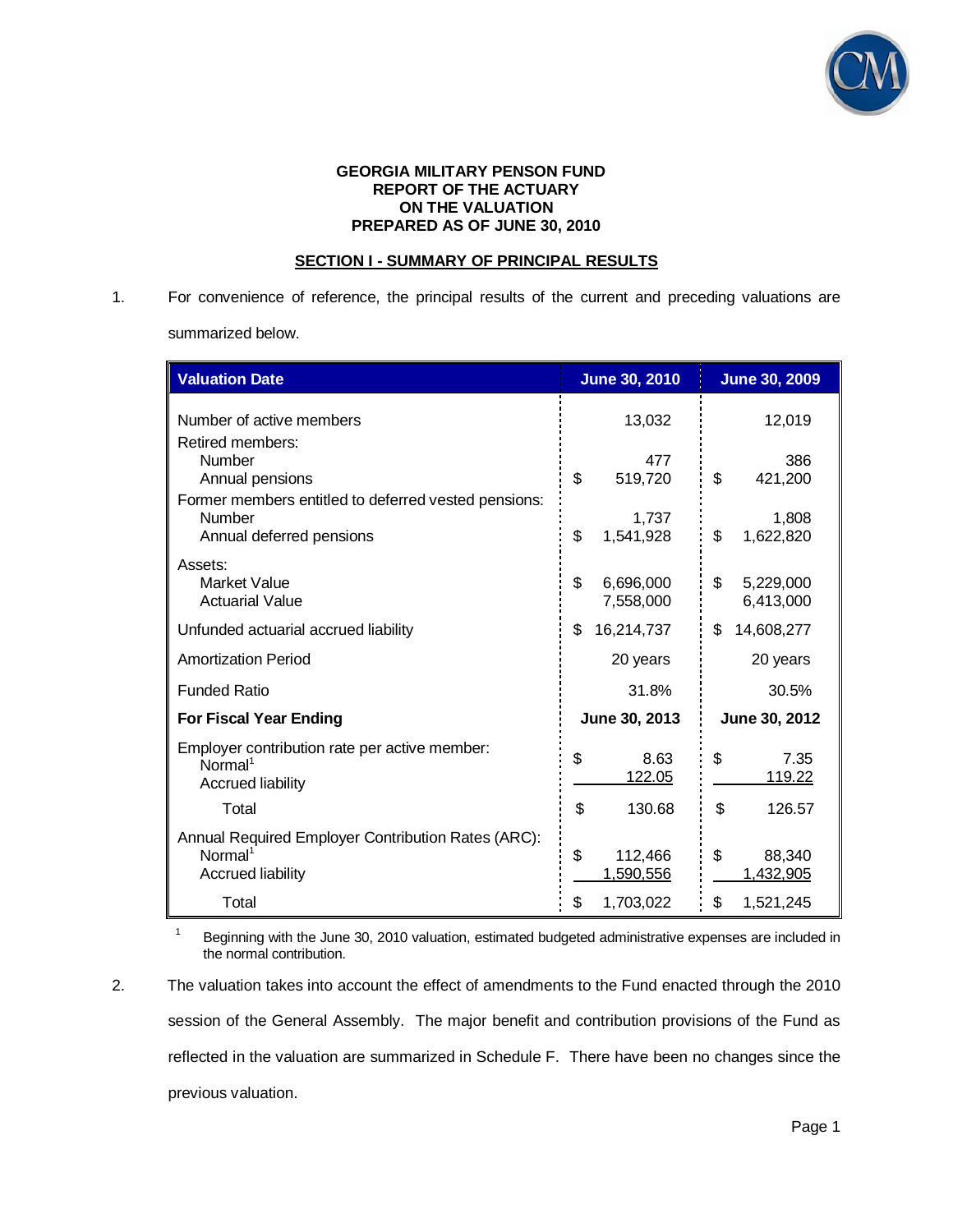

3. Since the previous valuation, various assumptions and methods have been revised to reflect the results of the experience investigation for the five year period ending June 30, 2009. These revised assumptions were adopted by the Board on December 16, 2010 and are shown below. Schedule D of this report outlines the full set of actuarial assumptions and methods used to prepare the current valuation.

| <b>Summary of Assumptions and Methods</b>                                                   |                                                                                                        |  |  |  |
|---------------------------------------------------------------------------------------------|--------------------------------------------------------------------------------------------------------|--|--|--|
|                                                                                             | <b>Economic Assumptions</b>                                                                            |  |  |  |
| <b>Investment Rate of</b><br>Return                                                         | Composed of Inflation component and Real Rate of Return component.                                     |  |  |  |
| Inflation                                                                                   | Changed annual rate of inflation assumption from 3.75% to 3.00%.                                       |  |  |  |
| Real Rate of<br><b>Investment Return</b>                                                    | Changed to a 4.50% assumption resulting in no change to the 7.50% net<br>investment return assumption. |  |  |  |
|                                                                                             | <b>Demographic Assumptions</b>                                                                         |  |  |  |
| Withdrawal                                                                                  | Changed Assumed Rates.                                                                                 |  |  |  |
| Retirement                                                                                  | Changed Assumed Rates.                                                                                 |  |  |  |
| <b>Mortality</b>                                                                            | Changed Assumed Rates.                                                                                 |  |  |  |
|                                                                                             | <b>Other Assumptions and Methods and Administrative Changes</b>                                        |  |  |  |
| <b>Administrative Expenses</b>                                                              | Changed assumption.                                                                                    |  |  |  |
| <b>Amortization Method</b><br>Changed assumption (maximum amortization period of 20 years). |                                                                                                        |  |  |  |
| <b>Asset Smoothing</b>                                                                      | No change to current method.                                                                           |  |  |  |
| <b>All others</b>                                                                           | No change to other actuarial methods.                                                                  |  |  |  |

- 4. The entry age actuarial cost method was used to prepare the valuation. Schedule E contains a brief description of this method.
- 5. Comments on the valuation results as of June 30, 2010 are given in Section IV, and further discussion of the contributions is set out in Section V.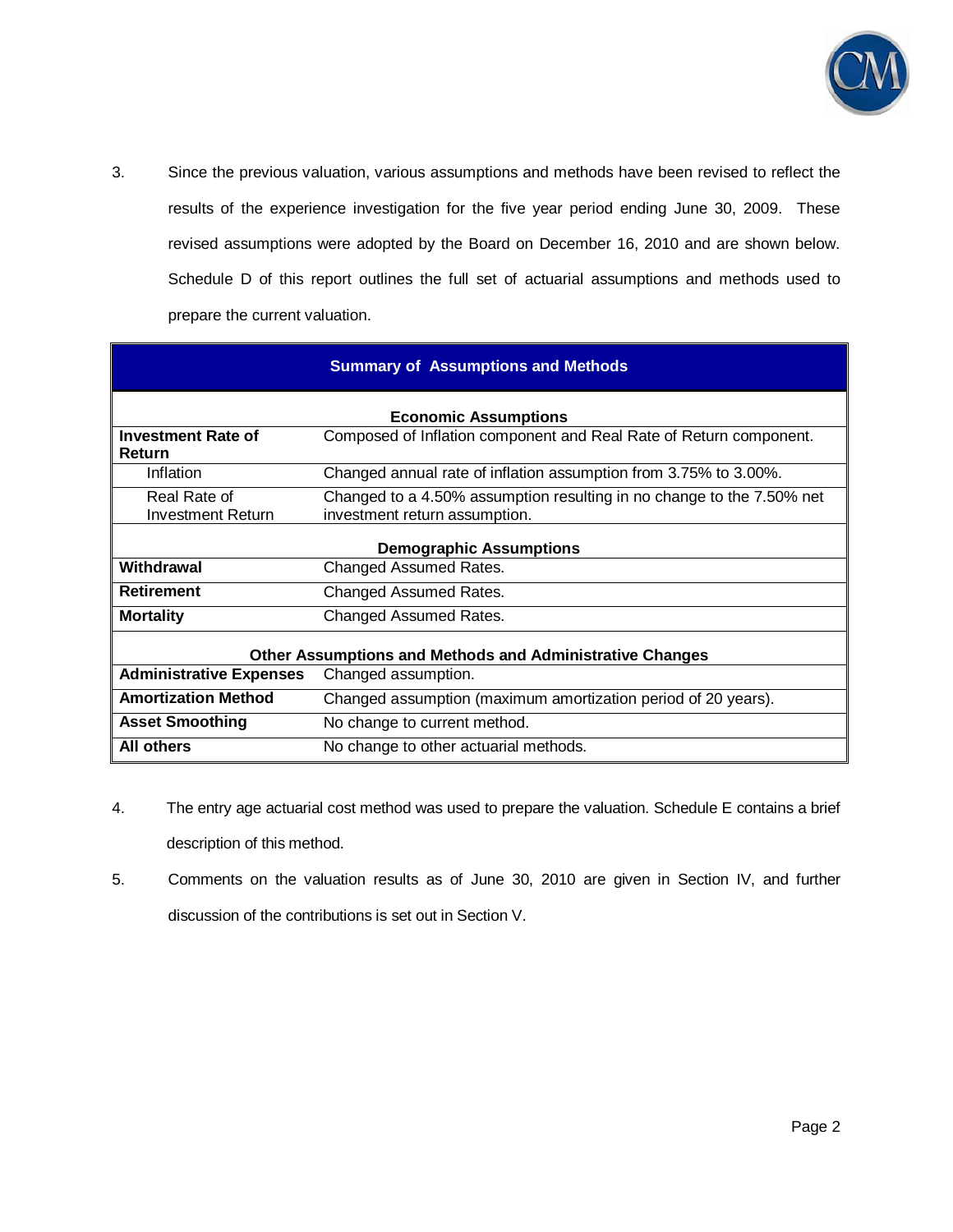

### **SECTION II – MEMBERSHIP DATA**

- 1. Data for retired members of the Fund were furnished by the Retirement System. Data for active and deferred vested members of the Fund were furnished by the Defense Department. On this basis, the valuation includes 13,032 active National Guard members.
- 2. The following table shows the number of retired members and deferred vested members included in the valuation as of June 30, 2010, together with the amount of their annual retirement allowances payable under the Fund as of that date.

#### **THE NUMBER AND ANNUAL RETIREMENT ALLOWANCES OF RETIRED MEMBERS AND DEFERRED VESTED MEMBERS AS OF JUNE 30, 2010**

| <b>GROUP</b>                        | <b>NUMBER</b> | <b>ANNUAL RETIREMENT</b><br><b>ALLOWANCES</b> |
|-------------------------------------|---------------|-----------------------------------------------|
| Retired Members, currently payable  | 477           | \$519,720                                     |
| Former Members, deferred allowances | 1.737         | 1.541.928                                     |

## **SECTION III - ASSETS**

- 1. As of June 30, 2010 the total market value of assets amounted to \$6,696,000 as reported by the independent Auditor of the Fund. The actuarial value of assets at June 30, 2010 is \$7,558,000. Schedule B shows the development of the actuarial value of assets as of June 30, 2010.
- 2. Schedule C shows the receipts and disbursements of the Fund for the two years preceding the valuation date and a reconciliation of the fund balances.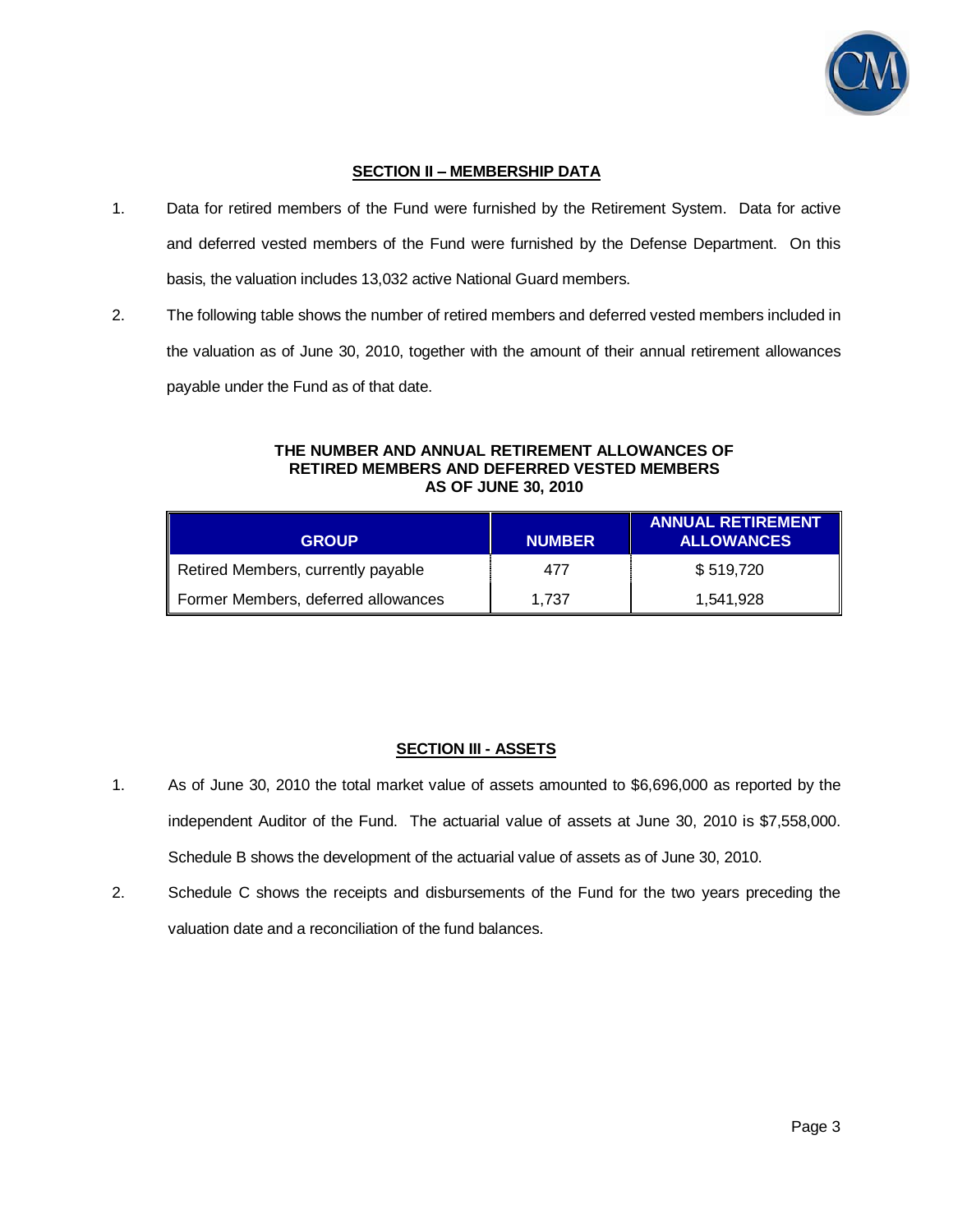

#### **SECTION IV – COMMENTS ON VALUATION**

- 1. Schedule A of this report contains the valuation balance sheet which shows the present and prospective assets and liabilities of the Fund as of June 30, 2010. The valuation was prepared in accordance with the actuarial assumptions and methods set forth in Schedule D and the actuarial cost method which is described in Schedule E.
- 2. The valuation balance sheet shows that the Fund has total prospective liabilities of \$24,071,889, of which \$14,014,819 is for the prospective benefits payable on account of present retired members, and members entitled to deferred vested benefits, and \$10,057,070 for the prospective benefits payable on account of present active members. Against these liabilities, the Fund has total present assets of \$7,558,000 as of June 30, 2010. The difference of \$16,513,889 between the total liabilities and the total present assets represents the present value of contributions to be made in the future.
- 3. The employer's contributions to the Fund consist of normal contributions and accrued liability contributions. The valuation indicates that annual employer normal contributions at the rate of \$4.96 per active member are required to provide the currently accruing benefits of the Fund. An additional \$3.67 per active member is required to fund the administrative expenses of the Fund.
- 4. Prospective normal contributions (net of expenses) at the rate of \$4.96 have a present value of \$299,152. When this amount is subtracted from \$16,513,889, which is the present value of the total future contributions to be made by the employers, the result is a prospective unfunded actuarial accrued liability of \$16,214,737.
- 5. The accrued liability contribution is the level annual amount which will liquidate the unfunded actuarial liability over a 20-year period. The annual accrued liability contribution determined on this basis is \$1,590,556, or \$122.05 per active member.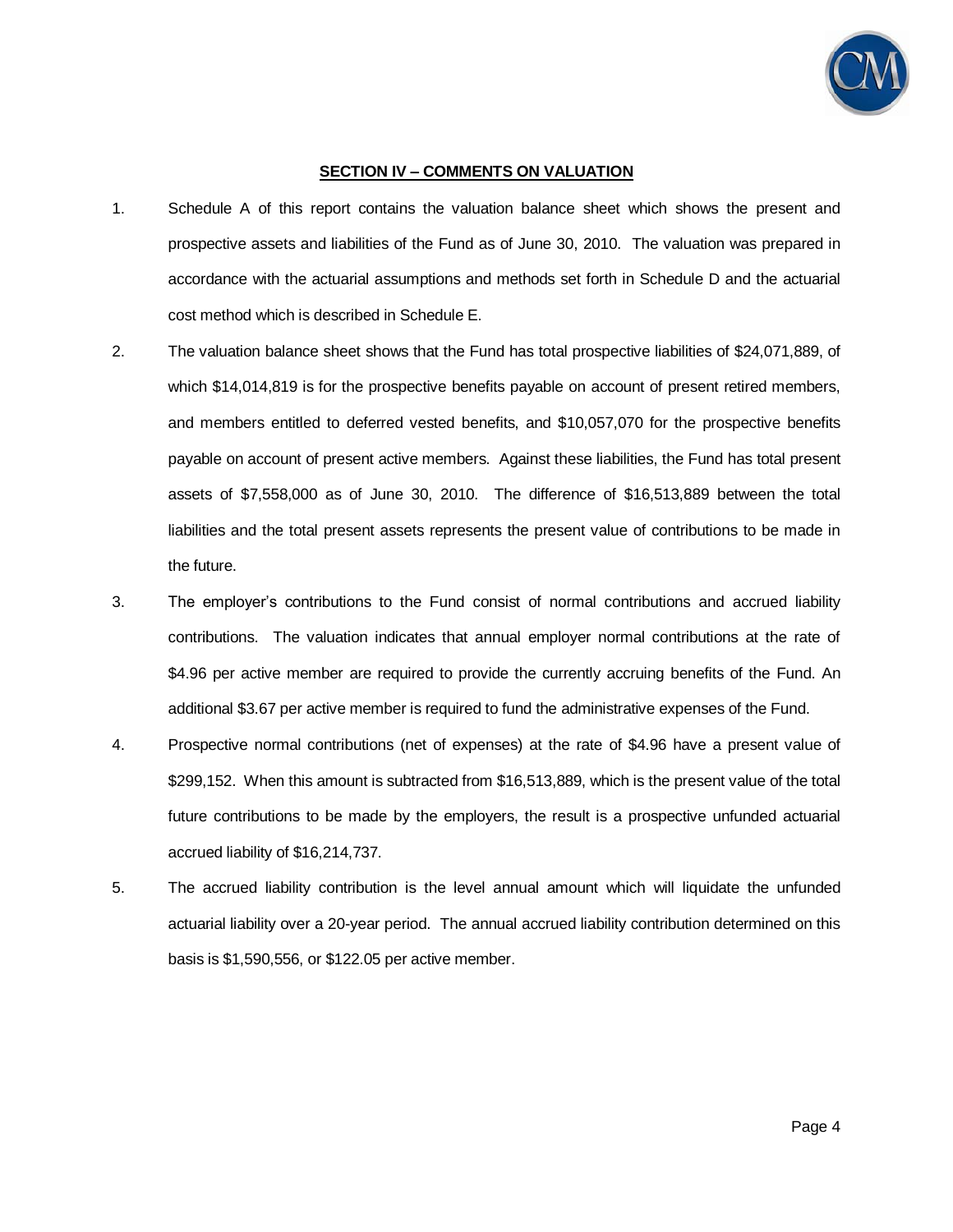

## **SECTION V – CONTRIBUTIONS PAYABLE BY THE STATE**

1. The following table summarizes the employer contribution rates which were determined by the June 30, 2010 valuation and are recommended for use.

| <b>CONTRIBUTION</b>      | <b>PER ACTIVE</b><br><b>MEMBER</b> |        | <b>ANNUAL</b><br><b>AMOUNT</b> |           |
|--------------------------|------------------------------------|--------|--------------------------------|-----------|
| Normal                   |                                    | 8.63   | \$                             | 112,466   |
| <b>Accrued Liability</b> |                                    | 122.05 |                                | 1,590,556 |
| Total                    |                                    | 130.68 |                                | 1,703,022 |

### **ANNUAL REQUIRED EMPLOYER CONTRIBUTION RATES (ARC) FOR FISCAL YEAR ENDING JUNE 30, 2013**

### **SECTION VI – ACCOUNTING INFORMATION**

1. Governmental Accounting Standards Board Statements 25 and 27 set forth certain items of required supplementary information to be disclosed in the financial statements of the Fund and the employer. One such item is a distribution of the number of employees by type of membership, as follows:

### **NUMBER OF ACTIVE AND RETIRED MEMBERS AS OF JUNE 30, 2010**

| <b>GROUP</b>                                                                   | <b>NUMBER</b> |
|--------------------------------------------------------------------------------|---------------|
| Retirees and beneficiaries currently<br>receiving benefits                     | 477           |
| Terminated plan members entitled to<br>benefits but not yet receiving benefits | 1,737         |
| Active plan members                                                            | 13,032        |
| Total                                                                          | 15,246        |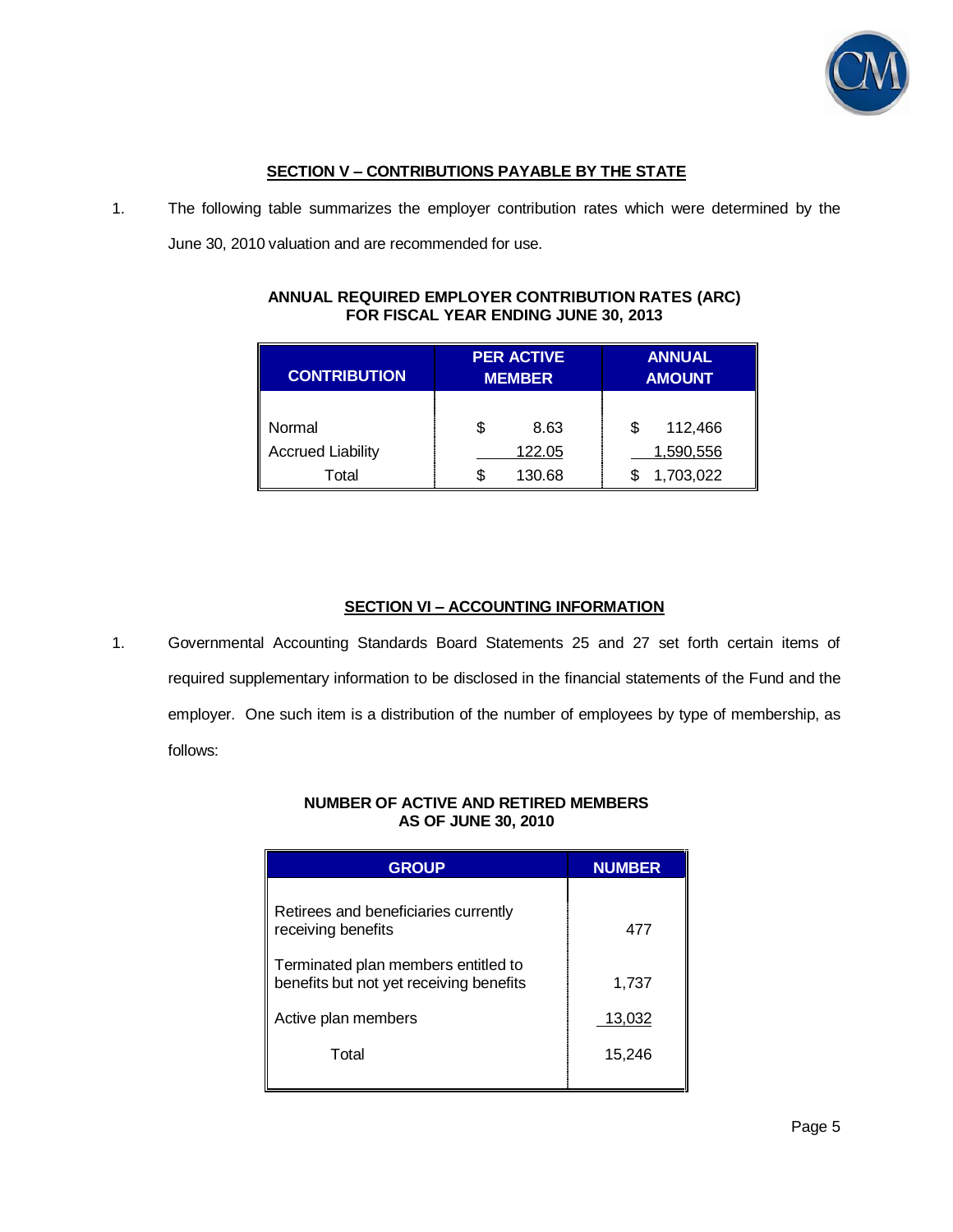

2. Another such item is the schedule of funding progress as shown below.

| <b>Actuarial</b><br><b>Valuation</b><br><b>Date</b> | <b>Actuarial</b><br>Value of<br><b>Assets</b><br>(a) | <b>Actuarial Accrued</b><br><b>Liability (AAL)</b><br>- Entry Age<br>( b ) | <b>Unfunded</b><br><b>AAL</b><br>(UAAL)<br>$\mathbf{b}-\mathbf{a}$ | <b>Funded</b><br><b>Ratio</b><br>(a/b) | <b>Covered</b><br><b>Payroll</b><br>$\mathsf{c}$ ) | <b>UAAL</b> as a<br>Percentage of<br><b>Covered Payroll</b><br>$((b-a)/c)$ |
|-----------------------------------------------------|------------------------------------------------------|----------------------------------------------------------------------------|--------------------------------------------------------------------|----------------------------------------|----------------------------------------------------|----------------------------------------------------------------------------|
|                                                     |                                                      |                                                                            |                                                                    |                                        |                                                    |                                                                            |
| 6/30/2005                                           | \$2.176,000                                          | \$14,453,668                                                               | \$12,277,668                                                       | 15.06%                                 | N/A                                                | N/A                                                                        |
| 6/30/2006                                           | 3.100.000                                            | 17.625.320                                                                 | 14.525.320                                                         | 17.59                                  | N/A                                                | N/A                                                                        |
| 6/30/2007                                           | 4,165,000                                            | 19,886,788                                                                 | 15,721,788                                                         | 20.94                                  | N/A                                                | N/A                                                                        |
| 6/30/2008                                           | 5,269,000                                            | 19,124,342                                                                 | 13,855,342                                                         | 27.55                                  | N/A                                                | N/A                                                                        |
| 6/30/2009                                           | 6,413,000                                            | 21,021,277                                                                 | 14,608,277                                                         | 30.51                                  | N/A                                                | N/A                                                                        |
| 6/30/2010                                           | 7.558.000                                            | 23.772.737                                                                 | 16.214.737                                                         | 31.79                                  | N/A                                                | N/A                                                                        |

### **SCHEDULE OF FUNDING PROGRESS (Dollar Amounts in Thousands)**

3. The following shows the schedule of employer contributions:

| Year<br><b>Ending</b> | <b>Annual Required</b><br><b>Contribution</b> | <b>Percentage</b><br><b>Contributed</b> |
|-----------------------|-----------------------------------------------|-----------------------------------------|
| 6/30/2006             | 891,000                                       | 100%                                    |
| 6/30/2007             | 1,005,000                                     | 100                                     |
| 6/30/2008             | 1,103,000                                     | 100                                     |
| 6/30/2009             | 1,323,000                                     | 100                                     |
| 6/30/2010             | 1,434,000                                     | 100                                     |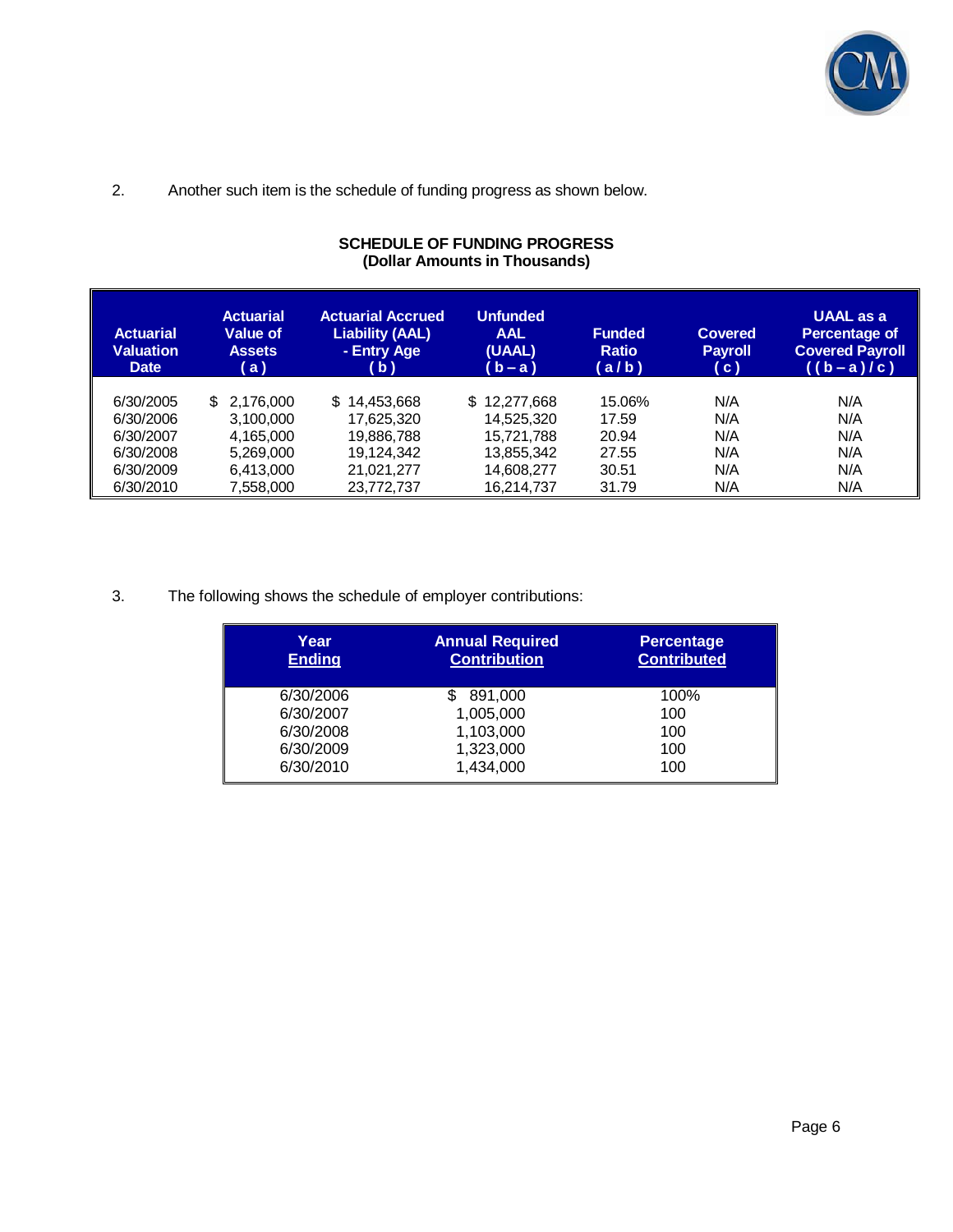

4. Additional information as of this actuarial valuation follows.

| Valuation date                            | 6/30/2010              |  |
|-------------------------------------------|------------------------|--|
| Actuarial cost method                     | Entry age              |  |
| Amortization method                       | Level dollar, open     |  |
| Remaining amortization period             | 20 years               |  |
| Asset valuation method                    | 7-year smoothed market |  |
| Actuarial assumptions:                    |                        |  |
| Investment rate of<br>return <sup>*</sup> | 7.50%                  |  |
| Projected salary<br>increases*            | N/A                    |  |
| Cost-of-living adjustments                | None                   |  |
| *Includes inflation at                    | 3.00%                  |  |

## **TREND INFORMATION**

| <b>Year Ending</b> | <b>Annual Pension Cost</b><br>(APC) | <b>Percentage of APC</b><br><b>Contributed</b> | <b>Net Pension</b><br><b>Obligation</b> |  |
|--------------------|-------------------------------------|------------------------------------------------|-----------------------------------------|--|
| June 30, 2008      | 1,103,000                           | 100%                                           | \$0                                     |  |
| June 30, 2009      | 1,323,000                           | 100                                            |                                         |  |
| June 30, 2010      | 1.434.000                           | 100                                            |                                         |  |
|                    |                                     |                                                |                                         |  |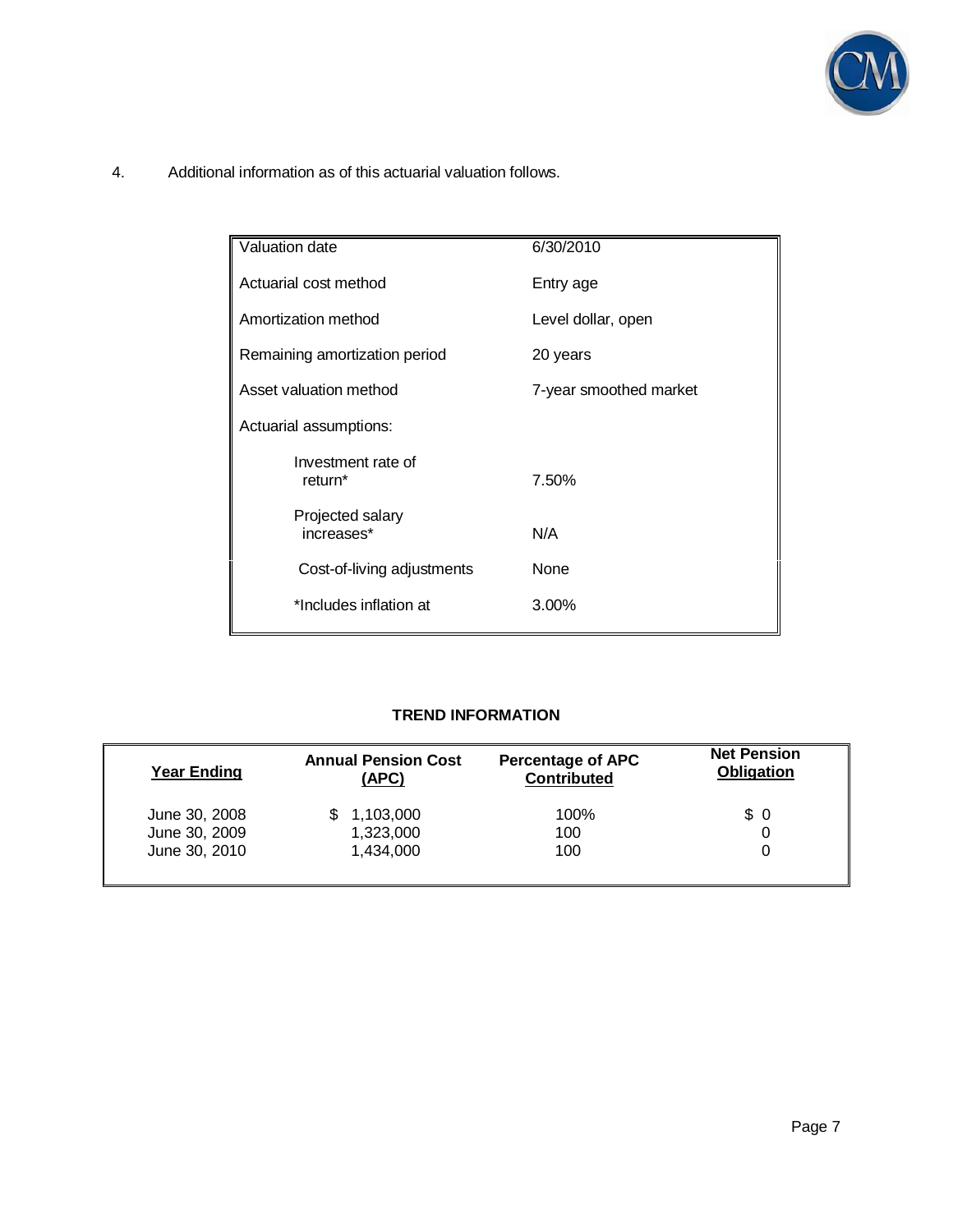

# **SCHEDULE A**

# **VALUATION BALANCE SHEET**

### **PRESENT AND PROSPECTIVE ASSETS AND LIABILITIES AS OF JUNE 30, 2010**

|     | <b>ACTUARIAL LIABILITIES</b>                                                    |    |            |  |  |  |
|-----|---------------------------------------------------------------------------------|----|------------|--|--|--|
|     | Present value of prospective benefits payable on account of:                    |    |            |  |  |  |
| (1) | Present retired members                                                         | \$ | 4,993,567  |  |  |  |
| (2) | Former members entitled to deferred benefits                                    |    | 9,021,252  |  |  |  |
| (3) | Present active members                                                          |    | 10,057,070 |  |  |  |
| (4) | <b>Total Actuarial Liabilities</b>                                              |    | 24,071,889 |  |  |  |
|     | <b>PRESENT AND PROSPECTIVE ASSETS</b>                                           |    |            |  |  |  |
| (5) | <b>Actuarial Value of Assets:</b>                                               | \$ | 7,558,000  |  |  |  |
| (6) | \$16,513,889<br>Present value of total future contributions = $(4) - (5)$       |    |            |  |  |  |
| (7) | Prospective normal contributions                                                |    | 299,152    |  |  |  |
| (8) | Prospective unfunded actuarial accrued liability<br>contributions = $(6) - (7)$ |    | 16,214,737 |  |  |  |
| (9) | <b>Total Present and Prospective Assets</b>                                     |    | 24.071.889 |  |  |  |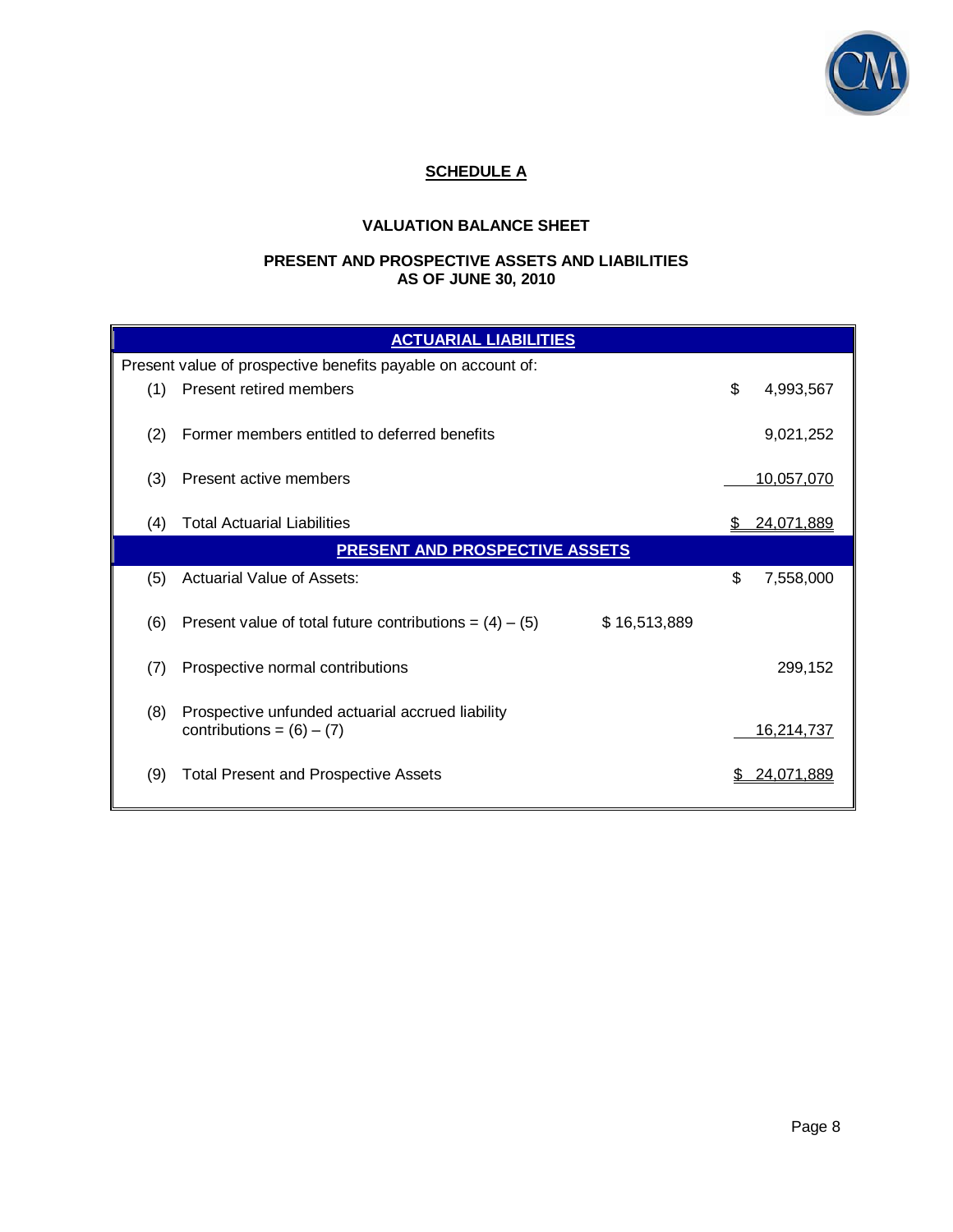

## **SCHEDULE B**

## **DEVELOPMENT OF ACTUARIAL VALUE OF ASSETS (\$ in thousands)**

 $\overline{a}$ 

| (1) | Actuarial Value Beginning of Year                             |                                                                                                | \$ | 6,413 |
|-----|---------------------------------------------------------------|------------------------------------------------------------------------------------------------|----|-------|
| (2) | Market Value End of Year                                      |                                                                                                | \$ | 6,696 |
| (3) | Market Value Beginning of Year                                |                                                                                                | \$ | 5,229 |
| (4) |                                                               | Cash Flow                                                                                      |    |       |
|     | (a)                                                           | Contributions                                                                                  | \$ | 1,434 |
|     | (b)                                                           | <b>Benefit Payments</b>                                                                        |    | (532) |
|     | (c)                                                           | Net: $(4)(a) + (4)(b)$                                                                         | \$ | 902   |
| (5) |                                                               | Investment Income                                                                              |    |       |
|     | (a)                                                           | Market Total: $(2) - (3) - (4)(c)$                                                             | \$ | 565   |
|     | (b)                                                           | <b>Assumed Rate</b>                                                                            |    | 7.50% |
|     | (c)                                                           | Amount for Immediate Recognition:<br>$[(3) \times (5)(b)] + [(4)(c) \times (5)(b) \times 0.5]$ | \$ | 426   |
|     | (d)                                                           | Amount for Phased-In Recognition: $(5)(a) - (5)(c)$                                            | \$ | 139   |
| (6) |                                                               | Phased-In Recognition of Investment Income                                                     |    |       |
|     | (a)                                                           | Current Year: (5)(d) / 7                                                                       | \$ | 20    |
|     | (b)                                                           | <b>First Prior Year</b>                                                                        |    | (152) |
|     | (c)                                                           | Second Prior Year                                                                              |    | (78)  |
|     | (d)                                                           | <b>Third Prior Year</b>                                                                        |    | 35    |
|     | (e)                                                           | Fourth Prior Year                                                                              |    | (8)   |
|     | (f)                                                           | <b>Fifth Prior Year</b>                                                                        |    | 0     |
|     | (g)                                                           | Sixth Prior Year                                                                               |    | 0     |
|     | (h)                                                           | <b>Total Recognized Investment Gain</b>                                                        | \$ | (183) |
| (7) | Actuarial Value End of Year: $(1) + (4)(c) + (5)(c) + (6)(h)$ |                                                                                                | \$ | 7,558 |
| (8) | Difference Between Market & Actuarial Values: $(2) - (7)$     |                                                                                                | \$ | (862) |
| (9) | Rate of Return on Actuarial Value                             |                                                                                                |    | 3.54% |
|     |                                                               |                                                                                                |    |       |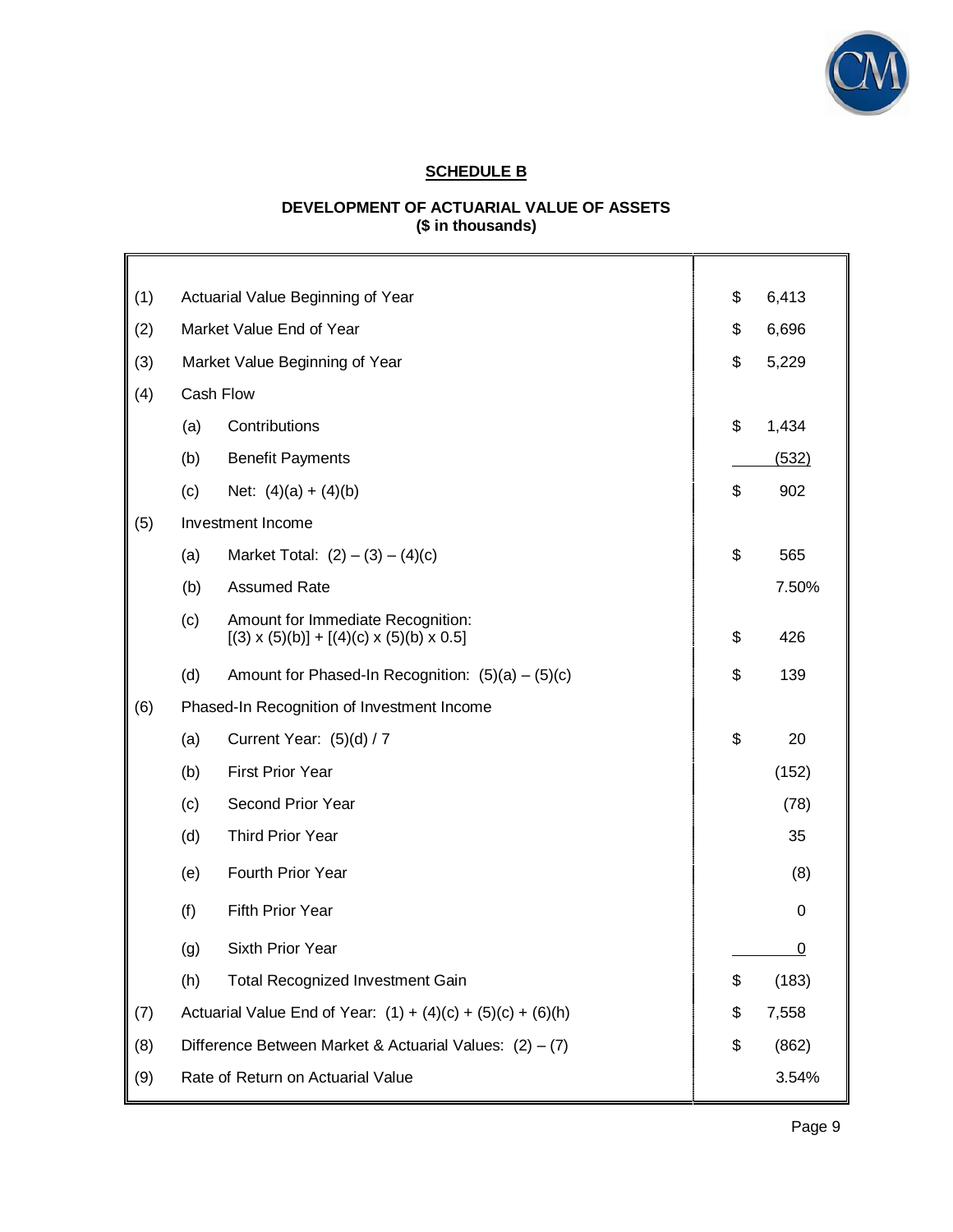

# **SCHEDULE C**

## **SUMMARY OF RECEIPTS AND DISBURSEMENTS (\$ in thousands)**

|                                                          |    | <b>YEAR ENDING</b> |    |               |  |
|----------------------------------------------------------|----|--------------------|----|---------------|--|
| <b>Receipts for the Year</b>                             |    | June 30, 2010      |    | June 30, 2009 |  |
| Contributions:<br><b>Members</b>                         | \$ | $\Omega$           | \$ | 0             |  |
| Employers                                                |    | 1,434              |    | 1,323         |  |
| Total                                                    | \$ | 1,434              | \$ | 1,323         |  |
| Investment earnings                                      |    | 565                |    | (657)         |  |
| Administrative expense allotment                         |    | 0                  |    | 0             |  |
| Total                                                    | \$ | 1,999              | \$ | 666           |  |
| Disbursements for the Year                               |    |                    |    |               |  |
| Retirement allowances                                    | \$ | 489                | \$ | 382           |  |
| Refunds to members                                       |    | $\overline{0}$     |    | 0             |  |
| Administration expense                                   |    | 43                 |    | $\Omega$      |  |
| Total                                                    | \$ | 532                | \$ | 382           |  |
| <b>Excess of Receipts over Disbursements</b>             | \$ | 1,467              | \$ | 284           |  |
| Reconciliation of Asset Balances                         |    |                    |    |               |  |
| Asset Balance as of the Beginning of Year (Market Value) | \$ | 5,229              | \$ | 4,945         |  |
| Excess of receipts over disbursements                    |    | 1,467              |    | 284           |  |
| Asset Balance as of the End of Year (Market Value)       | \$ | 6,696              |    | 5,229         |  |
| Return of Return                                         |    | 9.95%              |    | $(12.13)\%$   |  |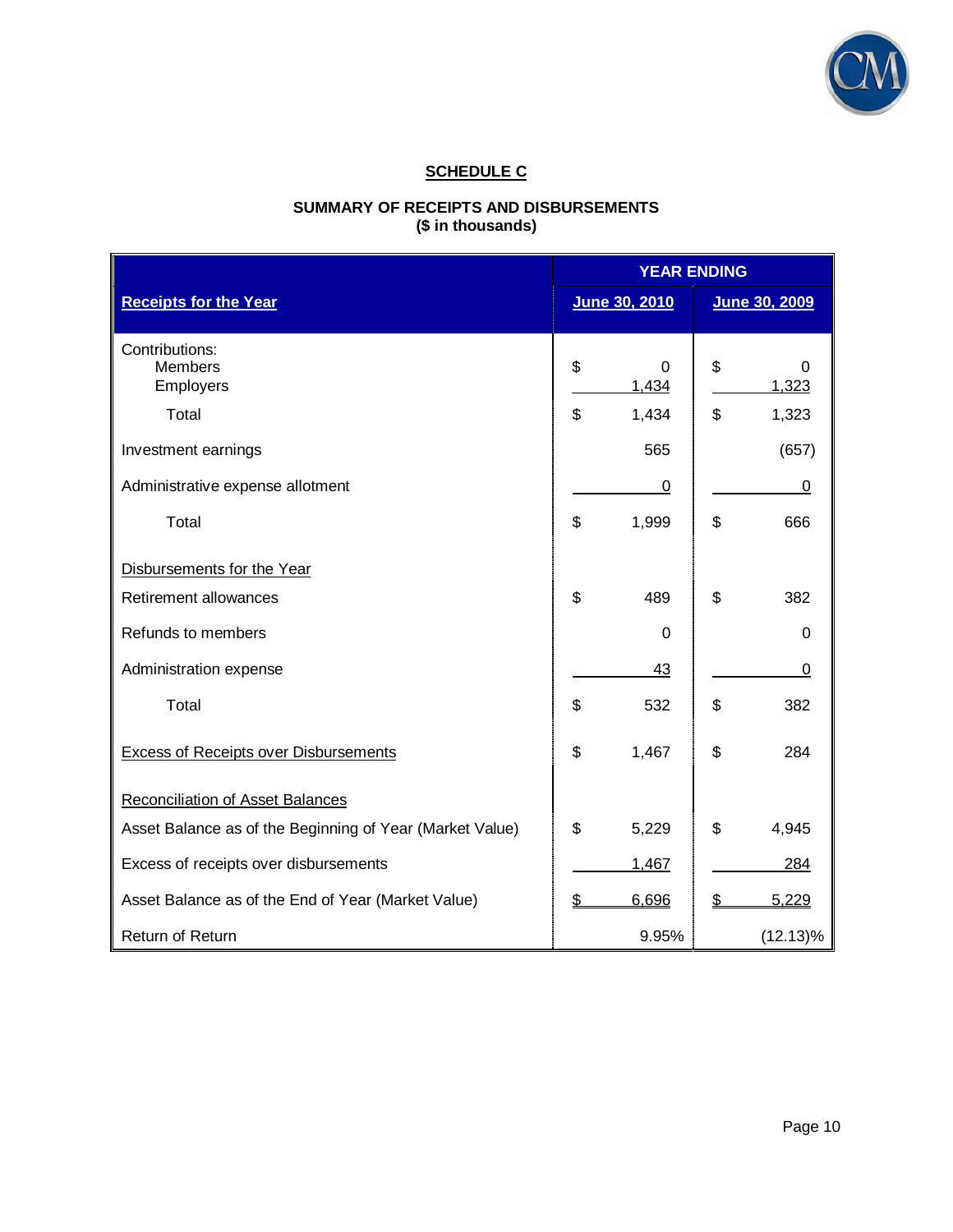

## **SCHEDULE D**

### **OUTLINE OF ACTUARIAL ASSUMPTIONS AND METHODS**

Adopted by the Board December 16, 2010

**INTEREST RATE:** 7.50% per annum, compounded annually.

**SEPARATIONS FROM ACTIVE SERVICE:** Representative values of the assumed annual rates of separation from active service are as follows:

| <b>RATES OF WITHDRAWAL FROM ACTIVE SERVICE</b>     |                              |  |
|----------------------------------------------------|------------------------------|--|
| <b>SERVICE</b>                                     | <b>RATES</b>                 |  |
| 10 or less<br>$11 - 13$<br>$14 - 19$<br>20 or more | 17.5%<br>15.0<br>9.5<br>14.5 |  |

| <b>AGE</b>  | <b>RATES OF RETIREMENT</b> |
|-------------|----------------------------|
| 60          | 65.0%                      |
|             |                            |
| 61          | 65.0                       |
| 62          | 65.0                       |
| 63          | 65.0                       |
| 64          | 65.0                       |
| 65 and over | 100.0                      |
|             |                            |

|            | <b>RATES OF DEATH</b> |               |  |
|------------|-----------------------|---------------|--|
| <b>AGE</b> | <b>Male</b>           | <b>Female</b> |  |
| 25         | .038%                 | .021%         |  |
| 30         | .044                  | .026          |  |
| 35         | .077                  | .048          |  |
| 40         | .108                  | .071          |  |
| 45         | .151                  | .112          |  |
| 50         | .214                  | .168          |  |
| 55         | .362                  | .272          |  |
| 60         | .675                  | .506          |  |

**DEATHS AFTER RETIREMENT:** The RP-2000 Combined Morality Table.

**ADMINISTRATIVE EXPENSES:** Budgeted administrative expenses for the fiscal year are added to the normal cost.

**AMORTIZATION METHOD:** Level dollar amortization, with maximum period of 20 years.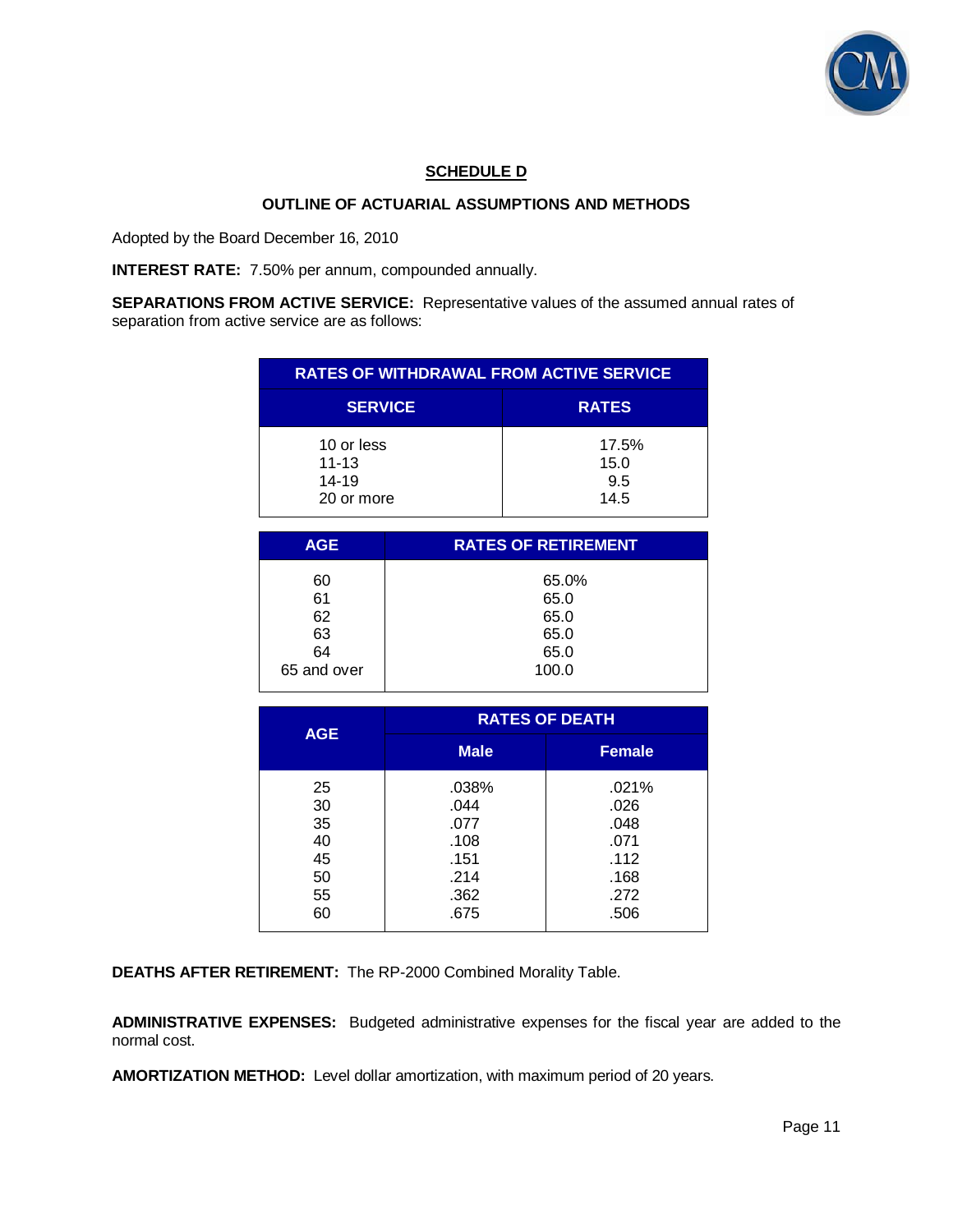

**ASSET METHOD:** Actuarial value, as developed in Schedule B. The actuarial value of assets recognizes a portion of the difference between the market value of assets and the expected value of assets, based on the assumed valuation rate of return. The amount recognized each year is 1/7 of the difference between market value and expected market value.

**VALUATION METHOD:** Entry age actuarial cost method. See Schedule E for a brief description of this method.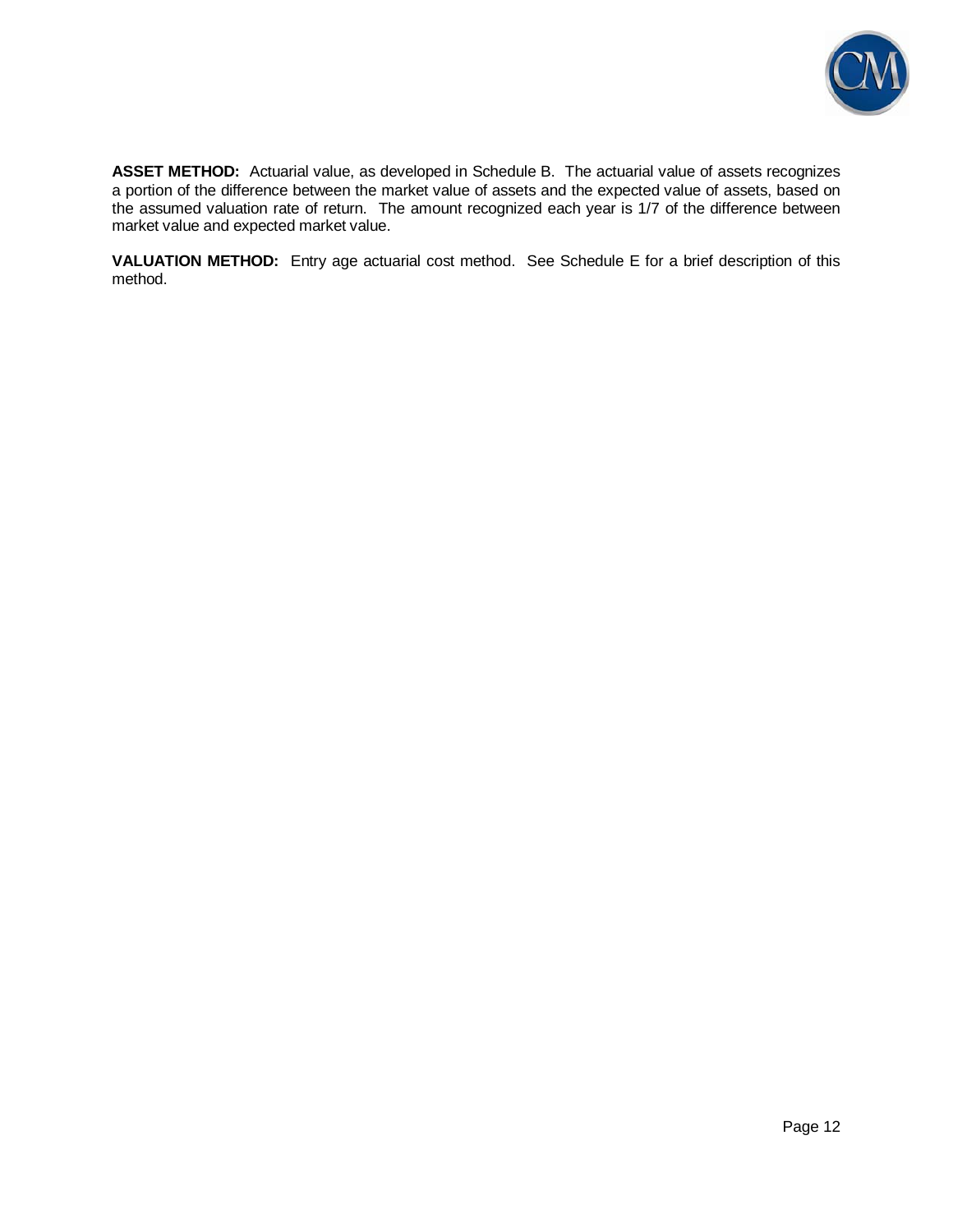

### **SCHEDULE E**

#### **ACTUARIAL COST METHOD**

- 1. The valuation is prepared on the projected benefit basis, under which the present value, at the interest rate assumed to be earned in the future (currently 7.50%), of each member's expected benefits at retirement or death is determined, based on age, service and sex. The calculations take into account the probability of a member's death or termination of employment prior to becoming eligible for a benefit, as well as the possibility of his terminating with a service, disability or survivor's benefit. The present value of the expected benefits payable on account of the active members is added to the present value of the expected future payments to retired members, beneficiaries and members entitled to deferred vested benefits to obtain the present value of all expected benefits payable from the Fund on account of the present group of members and beneficiaries.
- 2. The employer contributions required to support the benefits of the Fund are determined following a level funding approach, and consist of a normal contribution and an unfunded actuarial accrued liability contribution.
- 3. The normal contribution is determined using the entry age actuarial cost method. Under this method, a calculation is made to determine the level amount which, if applied for the average member during the entire period of his anticipated covered service, would be required in addition to the contributions of the member to meet the cost of all benefits payable on his behalf.
- 4. The unfunded actuarial accrued liability contributions are determined by subtracting the present value of prospective employer normal contributions and member contributions, together with the current actuarial value of assets, from the present value of expected benefits to be paid from the Fund.